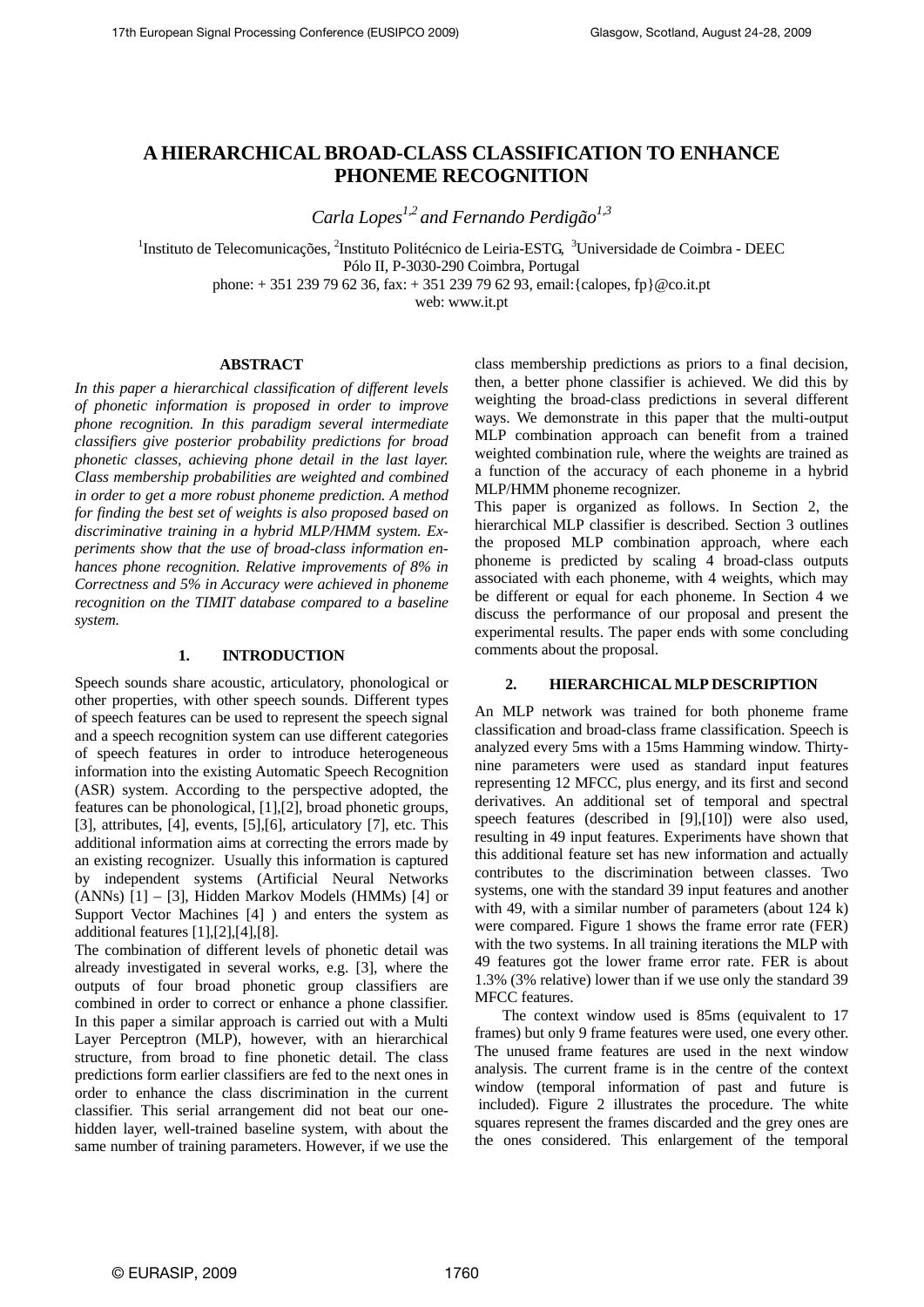information included in training performs better than the typical context window where the used context looks only to past frames.



Figure 1 – FER comparison of training results when using 39 or 49 input features



Figure 2 – Acoustic context window widening used.

The softmax function was used as the activation function of the layers with outputs/targets, so that the output values can be interpreted as posterior probabilities. The other layers (hidden layers) use a sigmoid activation function. All the network weights and bias are adjusted using batch training with a resilient back-propagation (RP) algorithm [\[11\]](#page-4-10) so as to minimize the minimum-cross-entropy error between network output and the target values. The choice of the error function followed Bishop's suggestion [\[12\],](#page-4-11) which was later clarified by Dunne [\[13\].](#page-4-12) It states that the softmax activation function should couple with the cross-entropy penalty function.

The proposed system consists of 10 layers as depicted in Figure 3. The neural net has about 85k parameters and the number of nodes in the layers is (in numerical order): 50-3-50-5-50-12-50-34-50-61). The network is trained as a function of both the 61 TIMIT [\[14\]](#page-4-13) phonemes and 4 additional sets of broad phonetic groups consisting of 3, 5, 12 and 34 broad phonetic classes. Section 2.2 describes these sets. The last layer performs a 1-to-61 classification over the set of phonemes. All layers are trained concurrently so that in training mode targets were presented at all even layers: layer 2, 4, 6, 8 and 10.

#### **2.1 Speech Data**

Both training and testing were carried out using the TIMIT databas[e\[14\],](#page-4-13) and its original 61 phoneme set. This database is commonly used in phone recognition benchmarking, e.g.  $[1][3][15]$  $[1][3][15]$  $[1][3][15]$ . The training set consisted of all si and sx sentences of the original training set (3698 utterances) and

the test set consisted of all si and sx sentences from the complete 168-speaker test set (1344 utterances). The targets derive from the phoneme boundaries provided by the TIMIT database.



Figure 3 – Neural net architecture for phoneme classification with a hierarchical set of broad-class phonetic classifiers. Targets are defined for 5 output layers. Input features are presented to odd hidden layers.

Although the neural network is tailored to discriminate the full 61 TIMIT phonemes, these symbols are sometimes considered a too narrow description for practical use, and for evaluation we collapsed the 61 TIMIT labels into the standard 39 phonemes as proposed by Lee and Hon [\[16\].](#page-4-15)

#### **2.2 Broad-Classes Description**

As stated above, the proposed MLP system is trained as a function of the 61 phones and 4 additional sets of broad phonetic classes, consisting of 3, 5, 12 and 34 TIMIT phone sets. The first group classifies the signal into 3 classes: voiced, unvoiced and silence, according to the division proposed by [\[17\].](#page-4-16) The other sets were grouped according to the division presented in Table 1.

All the broad classes show strong agreement within some phonetic, articulatory and/or acoustic properties, each of which provides different information about the speech signal. For example, the consonant [n] shares nasality with [m], as well as complete oral closure within the set [ptk], etc. These common properties allow us to group the phonemes into broad classes, which not only describe a set of specific properties but also contrast with the remaining classes. The network has been trained and applied to a hybrid MLP/HMM system. The phone recognition results obtained using only the phone posteriors were 67.0% for Correctness and 65.6% for Accuracy, about 1% less than our baseline system, as indicated in Table 2. The baseline system has only one hidden layer, the same input layer as in Figure 2 and about the same number of weights. A possible explanation for this result is the concurrent training and a non-optimal class subdivision.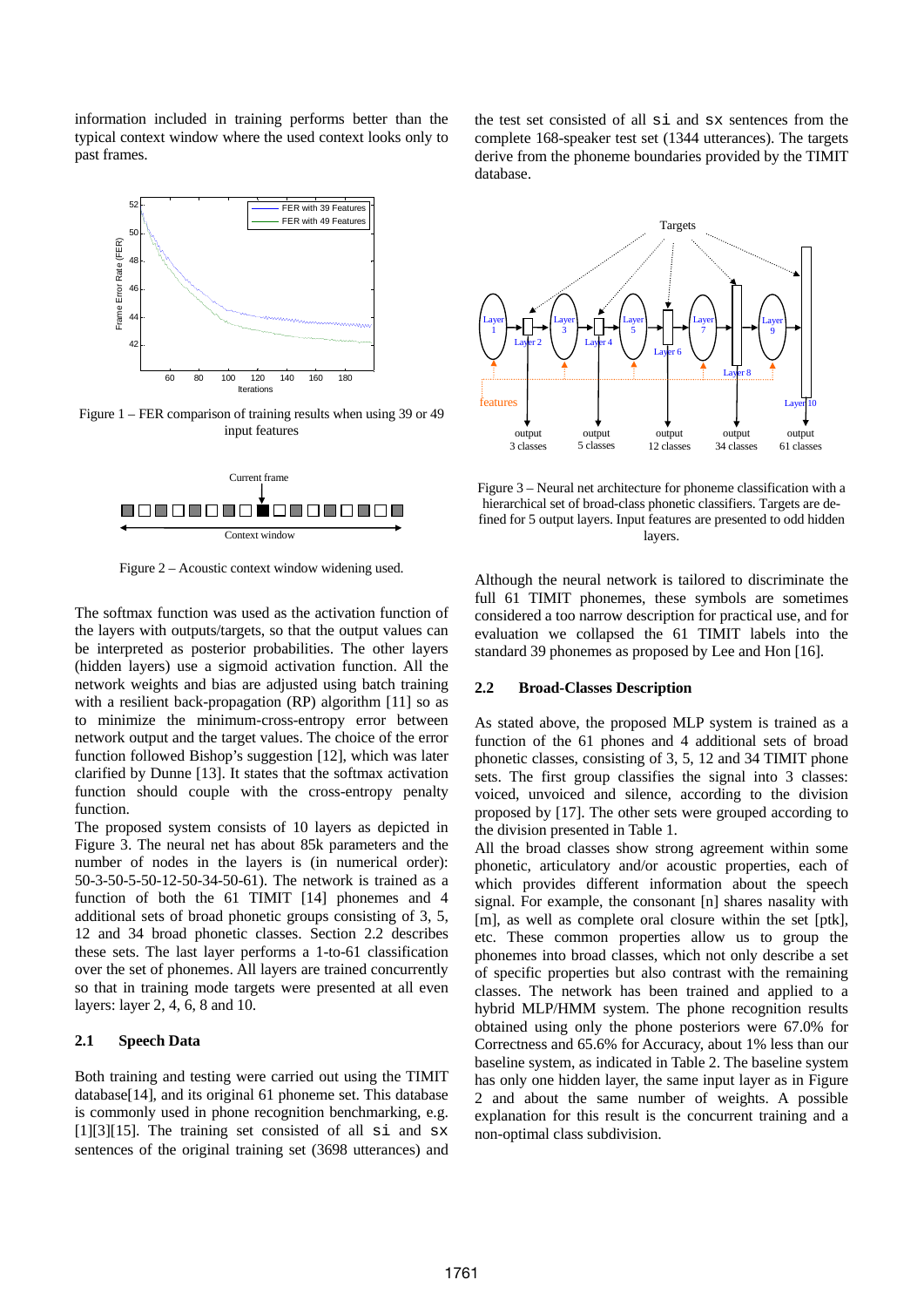| 5 Classes    |                   | 12 Classes 34 Classes | <b>TIMIT Phonemes</b>   |  |
|--------------|-------------------|-----------------------|-------------------------|--|
| Vowel        | Vowel             | v1                    | iy                      |  |
|              |                   | v2                    | uh uw ux                |  |
|              |                   | v3                    | ax ax-h ah              |  |
|              |                   | v4                    | ix ih                   |  |
|              |                   | v <sub>5</sub>        | aa ao                   |  |
|              |                   | v6                    | eh                      |  |
|              |                   | v7                    | ae                      |  |
|              | Dipthongs         | d1                    | ey                      |  |
|              |                   | d2                    | aw                      |  |
|              |                   | d3                    | ay                      |  |
|              |                   | d4                    | oy                      |  |
|              |                   | d <sub>5</sub>        | ow                      |  |
|              | Semi-vowel sv2    | sv1                   | r w y                   |  |
|              |                   |                       | l el                    |  |
|              |                   | sv3                   | er axr                  |  |
| Stop         | Stop-V            | stV                   | b d g                   |  |
|              | Stop-uV           | stuV                  | ptk                     |  |
|              | Affricate         | afr                   | jh ch                   |  |
| Fricative    | Fricative-V       | fV1                   | z                       |  |
|              |                   | fV2                   | zh                      |  |
|              |                   | fV3                   | v dh                    |  |
|              | Fricative-uV fuV2 | fuV1                  | $\overline{\mathbf{s}}$ |  |
|              |                   |                       | sh                      |  |
|              |                   | fuV3                  | f th                    |  |
|              | Whisper           | w                     | hh hv                   |  |
| <b>Nasal</b> | Nasal             | n1                    | en n nx                 |  |
|              |                   | n2                    | m em                    |  |
|              |                   | n <sub>3</sub>        | ng eng                  |  |
|              | Silence           | sil1                  | h#                      |  |
| Silence      |                   | sil <sub>2</sub>      | pau epi                 |  |
|              | Closures          | vcl                   | bcl dcl gcl             |  |
|              |                   | uvcl                  | pel tel kel             |  |
|              |                   | cl1                   | dx                      |  |
|              |                   | cl2                   | $\mathbf q$             |  |

Table 1 – Broad-Classes description.

### **3. HIERARCHICAL MLP COMBINATION APPROACH**

The goal of the proposed combination approach is to take advantage of the broad-class posteriors along with the phone posteriors, in order to condition and improve the global phoneme recognition performance. Two approaches were tested. In both approaches the outputs of layer 2 were not used. One approach considers that each phone is predicted by combining 4 broad-class outputs associated with each phone, with weights different for each phone. These weights are found by means of a discriminative training method. In the other approach the broad-class posteriors are scaled by fixed weights, equal for all phones.

#### **3.1 Discriminative Weight Training**

In this approach, a weight will be assigned to the logarithm of each network output and to each phoneme. The global phoneme posteriors are found by combining the corresponding outputs of layers 4, 6, 8 and 10. The proposed combination rule is expressed in equation (1),

$$
\hat{P}(p_k | \mathbf{x}) = \frac{1}{Z} \exp\left(\sum_{l=1}^{N_L} \alpha_{c_k}^{(l)} \log(\mathbf{y}_{c_k}^{(l)})\right)
$$
 (1)

 $\hat{P}( p_k | \mathbf{x})$  is the phone probability prediction, given the observation vector **x** and broad-class predictions,  $k \in \{1, ..., 61\}$ , where *k* is the phoneme index and  $N_L = 4$  is number of taken layers in the weighting (layers 4, 6, 8 and 10).  $y_{c_k}^{(l)}$  and  $y_{c_k}^{(l)}$  and  $\alpha_{c_k}^{(l)}$  are the network output and corresponding weight of layer *l* and index  $c_k$ , denoting the broad-class index to which the phoneme *k* belongs. Each phoneme is predicted weighting the 4 class outputs associated with the phoneme *k*, which are different for each phoneme. For example, for the phone [v], the 4 weights are applied to the outputs of phone *v*, class "fV3", voiced fricative class and fricative class. In equation (1) *Z* is a *softmax* normalization factor in order to the predictor  $\hat{P}( p_k | \mathbf{x})$  for the 61 phonemes sum up to one.

We tested also a common set of 4 weights for all phonemes. If all weights are 1, this corresponds to the product of the 4 outputs and gives a better result than using only the phoneme layer outputs (weights {0, 0, 0, 1}).

# *3.1.1 Cost Function*

The best set of weights is the one which gives the highest phoneme accuracy according to our hybrid MLP/HMM recognition system. Consequently, an iterative training method based on the paradigm of discriminative training is appropriate. Every kind of error should be considered: substitutions, insertions and deletions. Since these errors are found by the *Levenshtein* distance, the objective function should include a minimization of this function. However, we used a simple 1-best discriminative function, thereby avoiding the error counting, but is better than applying the phone targets to the network output layer as is usually done. The *Levenshtein* distance aligns two label sequences. One is the correct sequence,  $W_{lab}$ , and the other is the best decoding hypothesis given by the recognizer,  $W_{rec}$ . Using the Viterbi algorithm, we define an error function as:

$$
d(W_{rec}, W_{lab}) = g(W_{rec}) - g(W_{lab})
$$
 (2)

where  $g(W_{lab})$  and  $g(W_{rec})$  represent the reference and best acoustic likelihood of the observation sequence according to the Viterbi algorithm. This difference is always greater than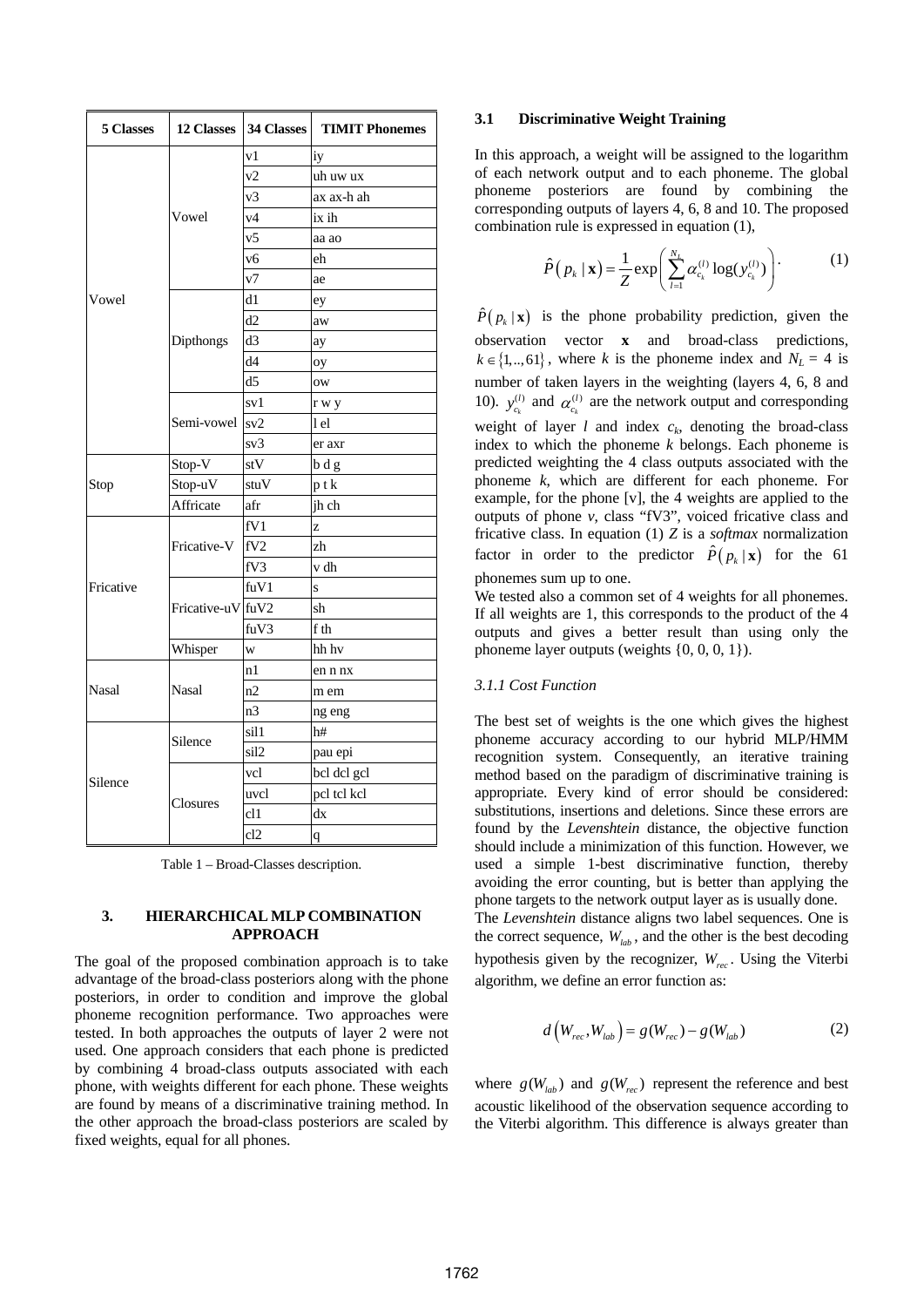zero, and is only zero if the two transcriptions are exactly the same (labels and time alignments).

If *N<sub>BD</sub>* is the total number of training utterances, the global cost is then given by:

$$
E = \sum_{n=1}^{N_{BD}} d(W_{rec}^{(n)}, W_{lab}^{(n)})
$$
 (3)

In the hybrid MLP/HMM approach the a priori probability function  $b_s(\mathbf{x})$  is the likelihood of observing **x** in the HMM state *s*, is transformed in the posterior probability predicted by equation (1).

In order to find the appropriate set of weights  $(\alpha_k^{(l)})$  a gradient descendent method is applied. In this case, it can be shown that the error gradient has terms of the form:

$$
\frac{\partial}{\partial \alpha_k^{(l)}} \log \hat{P}(p_k \mid \mathbf{x}) = \log(y_k^{(l)}) (1 - 1/Z) \tag{4}
$$

We used the resilient back propagation algorithm in order to accelerate the convergence to a solution.

# **3.2 Simple Weighting**

We also tested a simple weighting model that corresponds to use only 4 weights, common to all phonemes. The phoneme probability prediction is given by

$$
\hat{P}(p_k \mid \mathbf{x}) = \exp\left(\sum_{l=1}^{N_L} \alpha_l \log(\mathbf{y}_k^{(l)})\right)
$$
(5)

In this case the fastest way to get a solution is to test the system with a grid of weight values. Surprisingly, this simple method turns out to be as good as or even better than a set of weights per phoneme. Results for both methods are given in the next section.

# **4. EXPERIMENTAL RESULTS**

Experiments on phoneme recognition were carried out using a hybrid MLP/HMM system, where a priori state likelihoods are replaced by posterior probabilities, according to equation (1). The HMM models were built for all phonemes by using HTK 3.4 [\[18\]](#page-4-17) with some changes in order to replace the usual Gaussian mixture models by the outputs of the MLP. Each phoneme was modelled by a three-state left-to-right HMM and each state shares the same MLP output. The performance of the hybrid system was evaluated by means of Correctness (Corr) and Accuracy (Acc) using the HTK evaluation tool HResults.

Results are presented in Table 2. The first line shows the baseline system which corresponds to a network with a single hidden layer. The second line shows the results if only the last layer outputs, representing phones, is used. The third line corresponds to the product of the broad-class and phoneme posteriors, which can be seen as a joint probability of the classes. The simple inclusion of the broad-class predictions leads to a relative improvement of 9.6% in Correctness and 4.1% in Accuracy. This shows the importance of combining broad-class posteriors with the phoneme posteriors for enhanced phoneme recognition. The fourth line represents the result achieved with empirical fixed weights. The weights show that different importance should be given to the different layers. This is in agreement with the results presented in the fifth line, for which the weights were obtained with a broad-class confidence measure of the predictions. The confidence measure is computed based on the difference between the best and second best class prediction values. The weights reflect the mean values of this confidence measure across all frames.

| Weights                        |            |              | $\frac{0}{0}$ | $\frac{0}{0}$ | % Improve-<br>ment |      |     |
|--------------------------------|------------|--------------|---------------|---------------|--------------------|------|-----|
| Layer                          | Layer<br>6 | Layer<br>8   | Layer<br>10   | Corr          | Acc                | Corr | Acc |
| baseline                       |            |              | 68.3          | 66.7          |                    |      |     |
| $\bf{0}$                       | $\bf{0}$   | $\bf{0}$     | $\mathbf{1}$  | 67.0          | 65.6               |      |     |
| 1                              | 1          | $\mathbf{1}$ | $\mathbf{1}$  | 73.5          | 68.3               | 9.6  | 4.1 |
| 0.6                            | 0.6        | 0.4          | $\mathbf{1}$  | 72.2          | 68.9               | 7.7  | 5.2 |
| 0.82                           | 0.59       | 0.48         | $\mathbf{1}$  | 72.4          | 68.9               | 8.1  | 5.1 |
| <b>Discriminative training</b> |            |              | 72.4          | 68.9          | 8.1                | 5.1  |     |

Table 2 – Phone recognition results.

The last line shows the results with the discriminative training of the weights,  $\alpha_{c_k}^{(l)}$ . We achieved a Correctness rate of 72.4% and an Accuracy rate of 68.9%. This is a relative improvement of 8.1% and 5.1% for Correctness and Accuracy, respectively. As required, the increment of the recognition rates was accomplished by an error decrement. As long as the weights are being updated, the Viterbi alignment converges to the reference alignment, which means that the discriminative function  $g(W_{\text{max}})$  approaches  $g(W_{\text{lab}})$ .

#### **4.1 Discussion**

The results are very close to those presented in [\[4\]](#page-4-3) and [\[1\]](#page-4-0), where the best phoneme accuracy achieved was 69.52% in the first and 70.10% in the second. Our results are not comparable with those presented in [\[3\],](#page-4-2) because those authors evaluate their system by means of *phoneme classification* and not *phoneme recognition*, (which is a harder problem). Even though the presented results did not surpass the results presented in [1] and [4], this work shows that the use of an appropriate set of weights on the broadclass posteriors along with the phone posteriors enhances phoneme recognition. Furthermore, the results presented here may not be fully optimized, as line 4 and 5 of Table 2 may suggest. The fact that the weights do not increase with the layer hierarchy may indicate that the proposed class division is not optimized for phoneme recognition. It seems that there is no real hierarchy among the classes, as has been supposed. Future work will tackle the question of refinement of the class division.